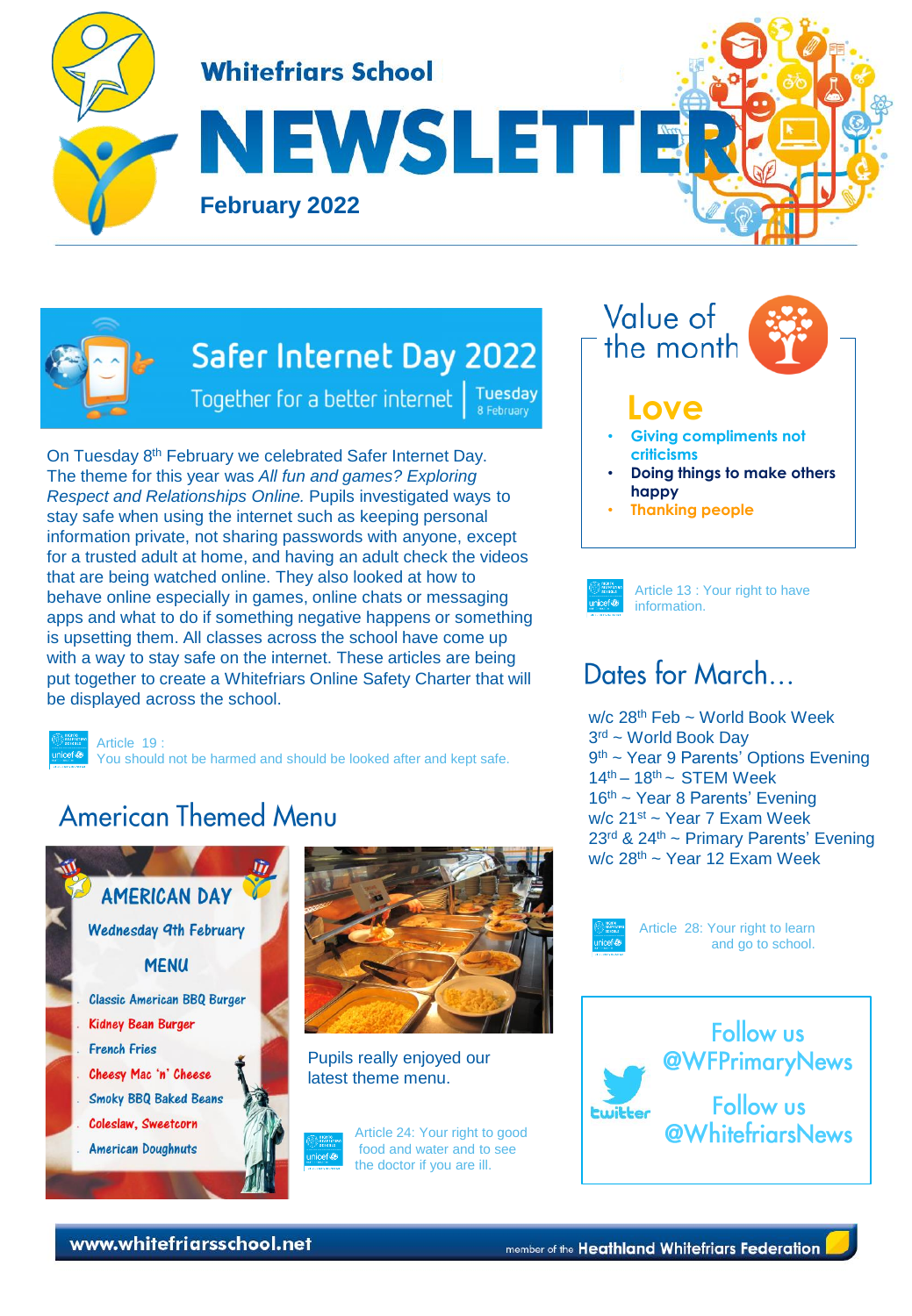

# NEWSLETTE

## **Children's Mental Health Week**

The theme for Children's Mental Health Week was 'Growing Together'. Our whole school grew together and learnt British Sign Language. All pupils learnt to sign various words and phrases. This was such a powerful and valuable learning experience. All pupils spent the week developing their understanding and importance of communication through British Sign Language and how this helps to promote an inclusive society.

In EYFS, children learnt how to sign 'hello' and 'goodbye' and the alphabet. They enjoyed the mindfulness of space painting and stretching their muscles and developing their balance through cosmic space yoga. Pupils in KS1 learnt how to sign the alphabet and spell their name and how to sign different foods they may eat such as; egg, toast and butter. KS2 pupils learnt how to sign a range of greetings such as, 'good morning', 'good afternoon' and 'my name is' They also learnt how to express simple emotions such as, 'I am happy' or 'I am excited'. Pupils had a brilliant week learning a broad range of practical strategies to support their own mental health and wellbeing and will continue to embed these new skills throughout the year.



We are proud to host Place2Be in our school. They are the UK's leading children's mental health charity and provide in-school support to help improve the emotional wellbeing of our pupils, families and staff. This month they organised a very successful coffee morning for primary parents to meet face to face and find out about what their role is in school and how they support pupils. During the morning parents spoke about their children's friendships and emotions and were keen to find more ways to support them. The feedback was really positive with some mentioning that they looked forward to coming to more coffee mornings in the future and felt they too were being supported by Place2Be through the school.





www.whitefriarsschool.net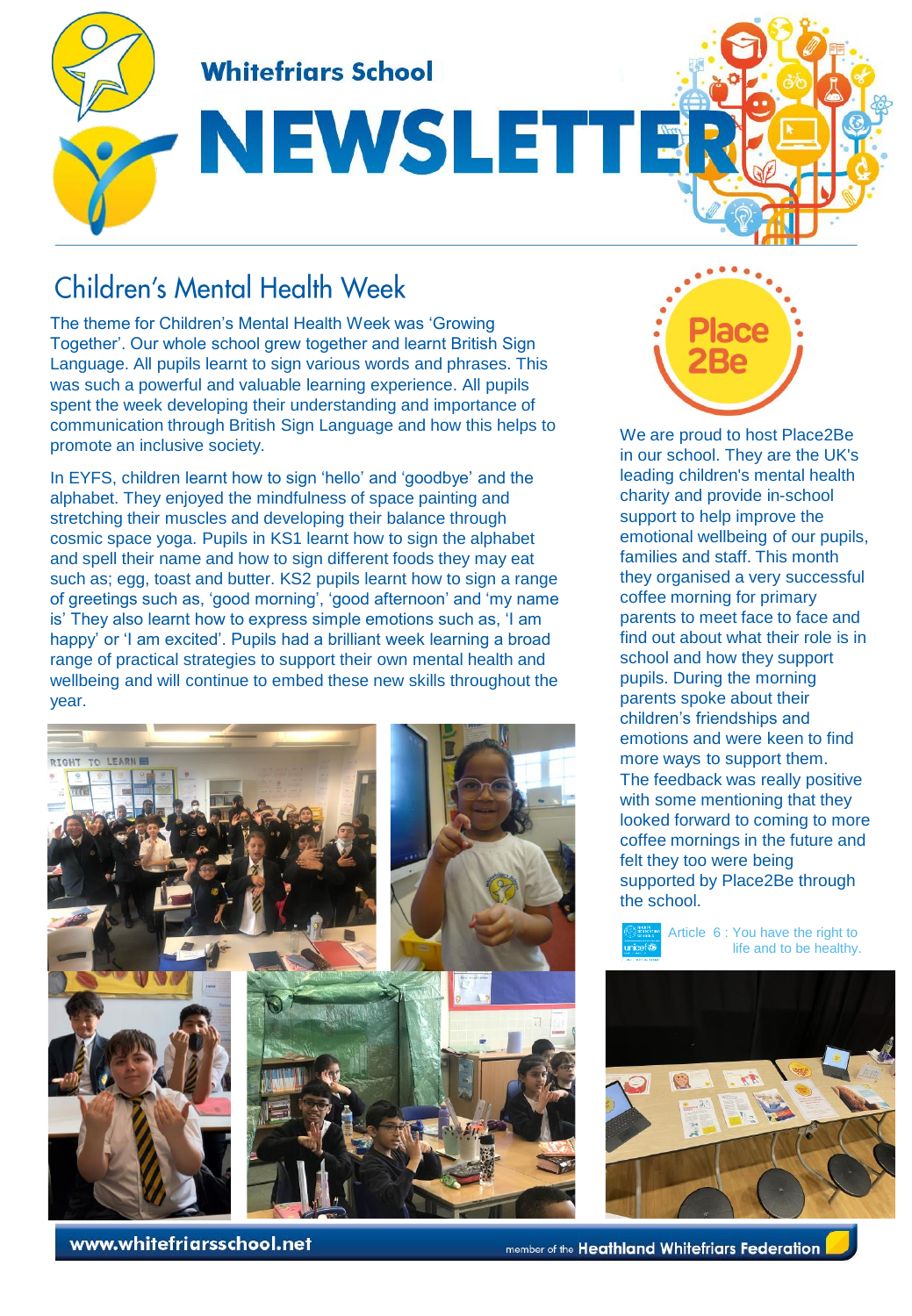

## **Modern Art Day Exhibition**

The Nursery pupils were very excited to put together their Modern Art Exhibition this year. They were able to use lots of different media and materials and learnt different techniques. The models and artwork were linked to our Spring 1 topic which involved nursery rhymes. We also added the element of photography which the pupils loved.













# **World Book Day**



Celebrating books from cultures around the world

Come to school dressed up as your favourite global book character!



We are inviting Primary pupils to come to school dressed as their favourite global book character to celebrate World Book Day on Thursday 3rd March.

# **Magic Maths Club**



In Magic Maths Club, Year 2 have been learning how to use addition, subtraction, multiplication and division in games and puzzles. They also had fun taking part in quizzes using iPad's.



Article 15: Your right to meet with friends and join groups and clubs.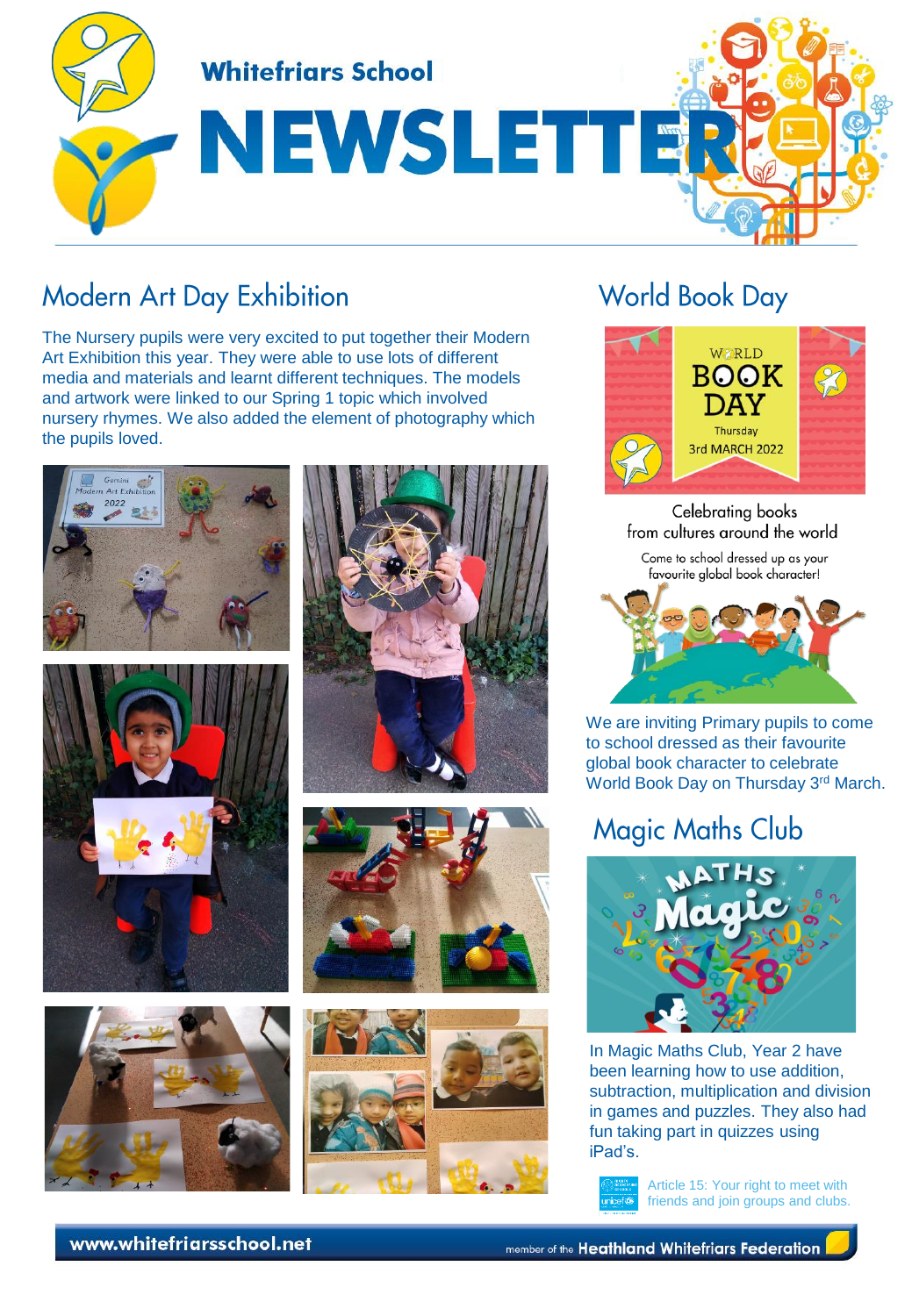**Whitefriars School** 

NEWSLETTE

## **Literacy Club**



Literacy Club have had an amazing time developing their literacy skills. Some worked on decoding skills while others practised inference and retrieval skills on Bug Club. They also practised special comprehension papers with their new friends and helpers from Secondary.

## **Year 9 Options Evening**



Year 9 pupils had an assembly to way. help them fully understand the GCSE options process and to give them the opportunity to discuss with their form tutors what paths they would like to take. The assembly featured all the subjects that are available here at Whitefriars, including the compulsory and optional

subjects. Parents were also invited to attend a live event to go through these details.



# **Fixtures Update**



Secondary pupils have had great opportunities competing against other schools in football, netball, cross country and indoor athletic competitions. Well done to our Year 8 indoor athletics team who came 2nd in the Borough Indoor Athletics Competition.

The Inter- House Competition last half term was a great success. 8 students from each House team competed in a mini indoor athletics competition and the winners will be revealed soon.



Year 6 pupils took part in the Wizard Workshop where they had the chance to learn all about making healthy choices to food and drink as well as issues surrounding harmful substances that they may encounter in their day to day life. Pupils enjoyed taking part in a role play session as well as a quiz show set. They all learnt valuable information that can help keep them safe in a creative and fun

Article 36: You should be protected from doing things that could harm you.

## **Primary PE**

Year 1 to Year 4 pupils have been creating dynamic gymnastic shapes whilst using different apparatus. Pupils have been engaged and have challenged themselves to improve their balance and posture. Year 5 and Year 6 have been learning hockey and basketball skills. They have learnt how to dribble the ball with a hockey stick and have begun competing in matches in basketball.



We also have twelve Sports Leaders doing a tremendous job creating various games and activities

to keep pupils active during lunchtimes.

Article 31 : You have the right to play and relax.

#### www.whitefriarsschool.net